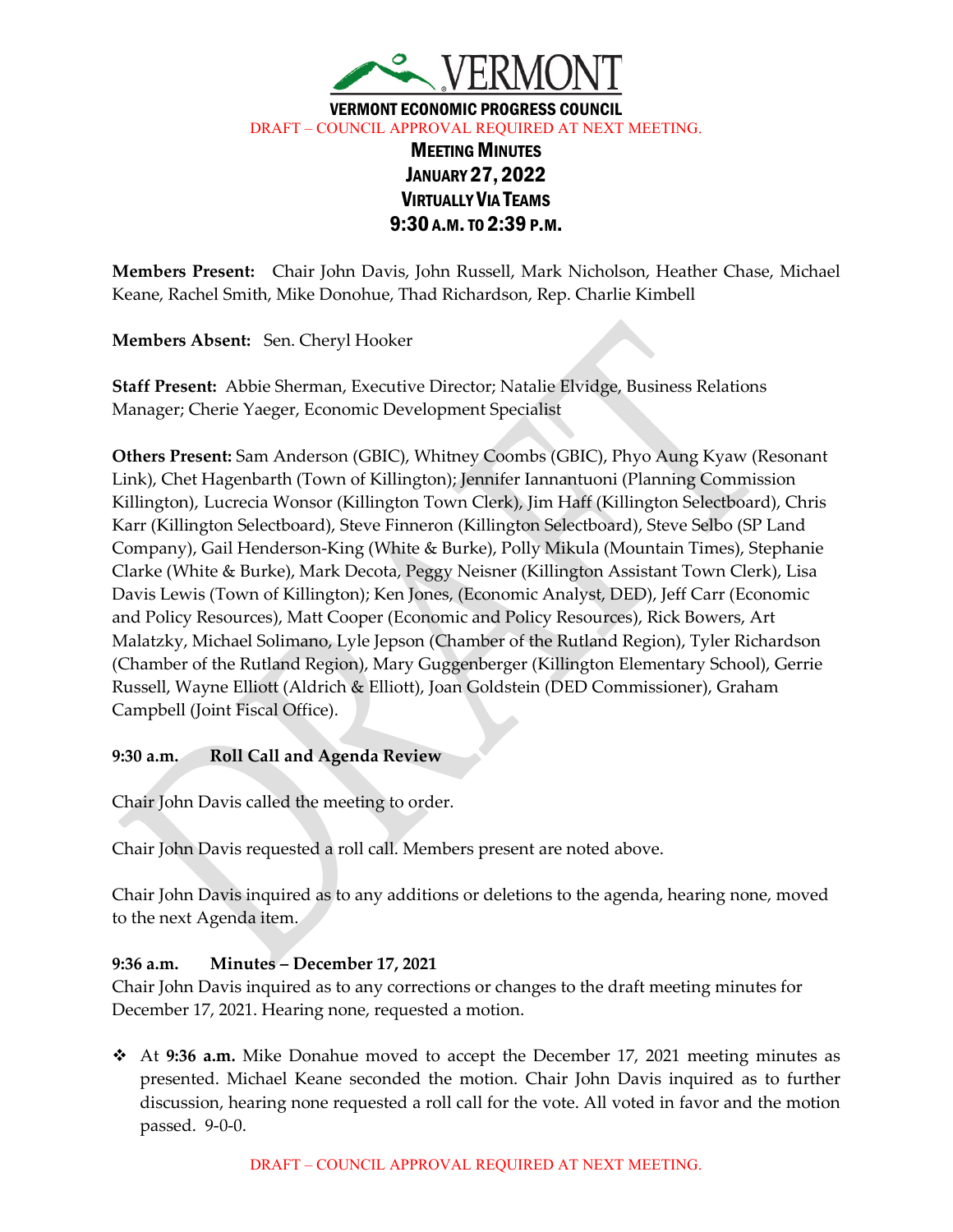- Aye: Chair John Davis, John Russell, Mark Nicholson, Heather Chase, Michael Keane, Rachel Smith, Mike Donohue, Thad Richardson, Rep. Charlie Kimbell
- Nay: None
- Abstain: None

# **9:37 a.m. Public Comment**

Chair John Davis inquired as to any members of the public present to provide public comment or announcements, hearing none, moved to the next Agenda item.

# **9:38 a.m. Vermont Employment Growth Incentive (VEGI):**

Resonant Link, South Burlington (Initial)

- \* At 9:38 a.m. John\_Russell moved to enter into Executive Session to discuss VEGI applications, citing 1 VSA, §313(a)(6). Mark\_Nicholson seconded the motion. Chair John Davis inquired as to further discussion, hearing none requested a vote. All voted in favor and the motion passed. 9-0-0.
	- Aye: Chair John Davis, John Russell, Mark Nicholson, Heather Chase, Michael Keane, Rachel Smith, Mike Donohue, Thad Richardson, Rep. Charlie Kimbell
	- Nay: None
	- Abstain: None
- At **10:29 a.m.** the Council exited from the Executive Session.
- At **10:32a.m**. Michael Donahue made a motion regarding the Initial Application filed by Resonant Link, for a project located in South Burlington, that the Council find that:
	- The new revenue the proposed project generates to the State exceeds the costs of the activity to the state by \$176,366 with the Green VEGI Enhancement;
	- The company is not a party to any State action;
	- The applicant does not operate in a limited, local market, and the incentive would not give the business an unfair competitive advantage over other Vermont businesses in the same or similar line of business; and
	- As certified in their application and during testimony before the Council, company officers have provided compelling information and arguments that but for this incentive the proposed economic activity would not occur in Vermont, or would occur in a significantly different and less desirable manner.

And therefore, the Council approve the Initial Application, giving initial authorization of VEGI incentives of up to \$764,982 with an estimated incentive of \$713,982 based on application data, for activity to commence February 1, 2022, subject to the host municipality welcoming the new business, the proposed economic activity conforming to applicable town and regional plans, and submittal of a Final VEGI Application by November 18, 2022. Michael Keane seconded the motion. Chair John Davis inquired as to further discussion, hearing none requested a roll call for the vote. All voted in favor and the motion passed. 9-0-0.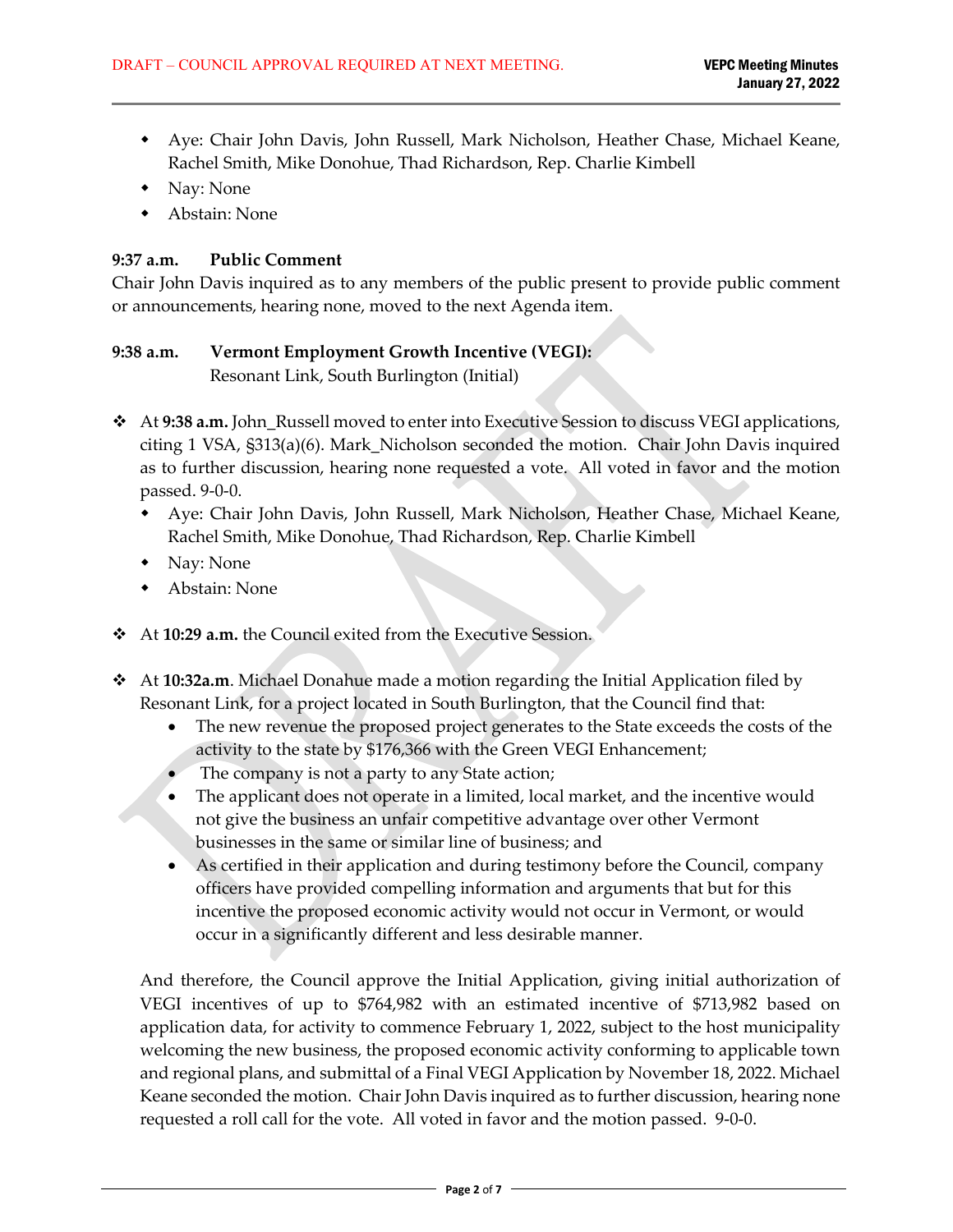- Aye: Chair John Davis; Mark Nicholson; Rachel Smith; Thad Richardson; Michael Keane; John Russell; Heather Chase, Mike Donohue; Rep. Charlie Kimbell
- Nay: None
- Abstain: None

# **10:36 a.m. Tax Increment Financing Districts (TIF):** Killington TIF District:

Executive Director Abbie Sherman confirmed with Killington members present that they had a quorum to hold their meeting. Killington confirmed and their selectboard meeting is open. Chair John Davis asked for introductions for the Killington staff present. Chair John Davis asked for a roll call of council members and staff.

**10:45 a.m.** Presentation & Virtual Tour of TIF District by Killington Officials

Stephanie Clarke of White and Burke presented an overview of the proposed District and the geography. The District is a long, linear district that has topography that limits expansion, the District containing the town center and the base of Killington Mountain. The town's goals for the TIF district are to catalyze a vibrant village (Six Peaks Killington) and in conjunction with that development, add market rate and affordable housing, a connected corridor, and improve water quality and water systems. The proposal includes three private development projects spanning eight years, consisting of:

- Six Peaks Killington (Mountain village)
- Housing Project A: housing and water service near the bottom of Killington Road.
- Housing Project B: housing and water service housing off Route 4

Infrastructure projects will address water and road needs. Currently, there are wells that would be conveyed to the town as well as the transmission lines. The water project would have distribution along Killington Road and then to Route 4. Proposed road reconstruction of Killington Road includes addition of bus pull offs, intersections, lighting, landscaping, sidewalks, pedestrian crosswalks, and a grade/ elevation reduction at the beginning of Killington Road.

At **11:00 a.m.** Town Manager Chet Hagenbarth lead the virtual tour of the proposed developments. The virtual tour provided an overview of the project phases 1-4, beginning with the development of a water transmission line, development of the Six Peaks Killington village, road redevelopment, and housing development.

At **11:20 a.m.** the virtual tour concluded, and Stephanie Clark provided a recap of the aerial view. Gail Henderson-King resumed the presentation with a financing plan overview highlighting that the infrastructure totals would be \$66.5 million over 8 years and the first time the TIF funds would be cash positive would be in year 3. The value created will be about \$300 million in increased property value, with 70% of increased state property tax revenue going to the TIF fund, 30% to the Education Fund. Although some sections of the water project are not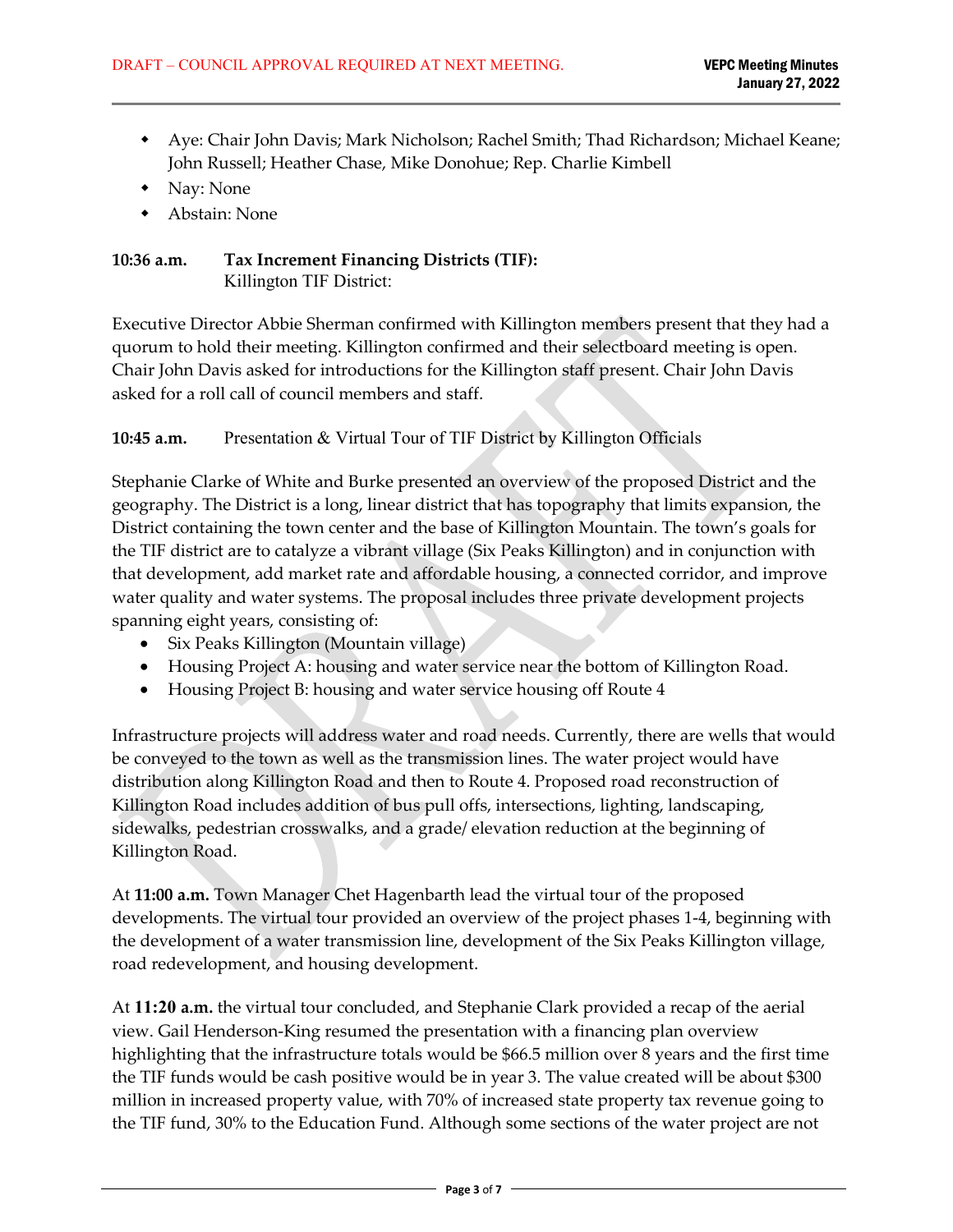geographically included in the TIF district, the costs are eligible since they are being installed to serve the District.

Jennifer Iannantuoni, speaking on behalf of the Killington Planning Commission, emphasized the importance of the TIF District to expand the growth of the town. She indicated that the lack of public water has always hindered growth. Steve Selbo provided a quick history of efforts to create a village at the ski resort since the late 1970s. More recent planning has encompassed the Snowshed and Ramshead lots. There is Act 250 approval for Phase A-C development including units, commercial space, new ski lodge, and Ramshead development including single family and duplex lots. Chris Carr described the difficulties of recruiting employees, noting that housing is a major barrier. Chet Hagenbarth spoke to the towns ability to manage the project. The proposed TIF district will add significant workforce from both the private side and the public side. Lisa Davis Lewis noted that Killington is focused on catalyzing development and dense development on the road and that growth is directly tied to the ski resort. The town has received a bylaw modernization grant to assist in updating their zoning bylaws to encourage more mixed-use development.

**11:52 a.m.**: Chair John Davis opened the meeting up for questions. Questions from the Vermont Economic Progress Council covered anticipated risks, water supply, the possibility of less development than planned, designating a new town center, and the status of development agreements. At 12:15, the Council broke for lunch, reconvening at 1:00 p.m.

#### **1:01 p.m. Killington TIF District: Public Comment**

At 1:01 p.m., the Council received public comment on Killington's TIF District application.

# **Art Malatzky (resident, Killington, VT):**

Art requested that ask that the VEPC either request that the Town withdraw its application or that the VEPC deny it in its entirety. Art discussed the posting of the meeting, feeling that it was not properly publicized to encourage comments from the Town residents and taxpayers. Art noted his concerns that he had about the application. He stated that White & Burke consults for both the Town and SP Land and feels that it is a conflict of interest. He suggested that the timeline is unrealistic to assume a 2 year build out for each phase. Art referred to the website of E2M Partners, the backer of SP Land, and mentioned E2M partners is apparently winding down its business. Art voiced concerns that the TIF will be successful due to the lack of concrete development plans for the multiple phases and the revenues will not be able to pay for bonds until phase 3 is complete. He mentioned that the application indicates the Town will likely return to VEPC with modifications and resubmit when and if better information and plans are available.

# **Michael Solimano (President & General Manager of Killington/Pico Ski Resort Partners, LLC):**

Michael indicated has been in business for 21 years when the Killington village was supposed to be built. He has seen the ups and downs and thinks that the TIF district will be the catalyst to build and grow the resort. The mountain is continuing to invest a lot into the mountain, and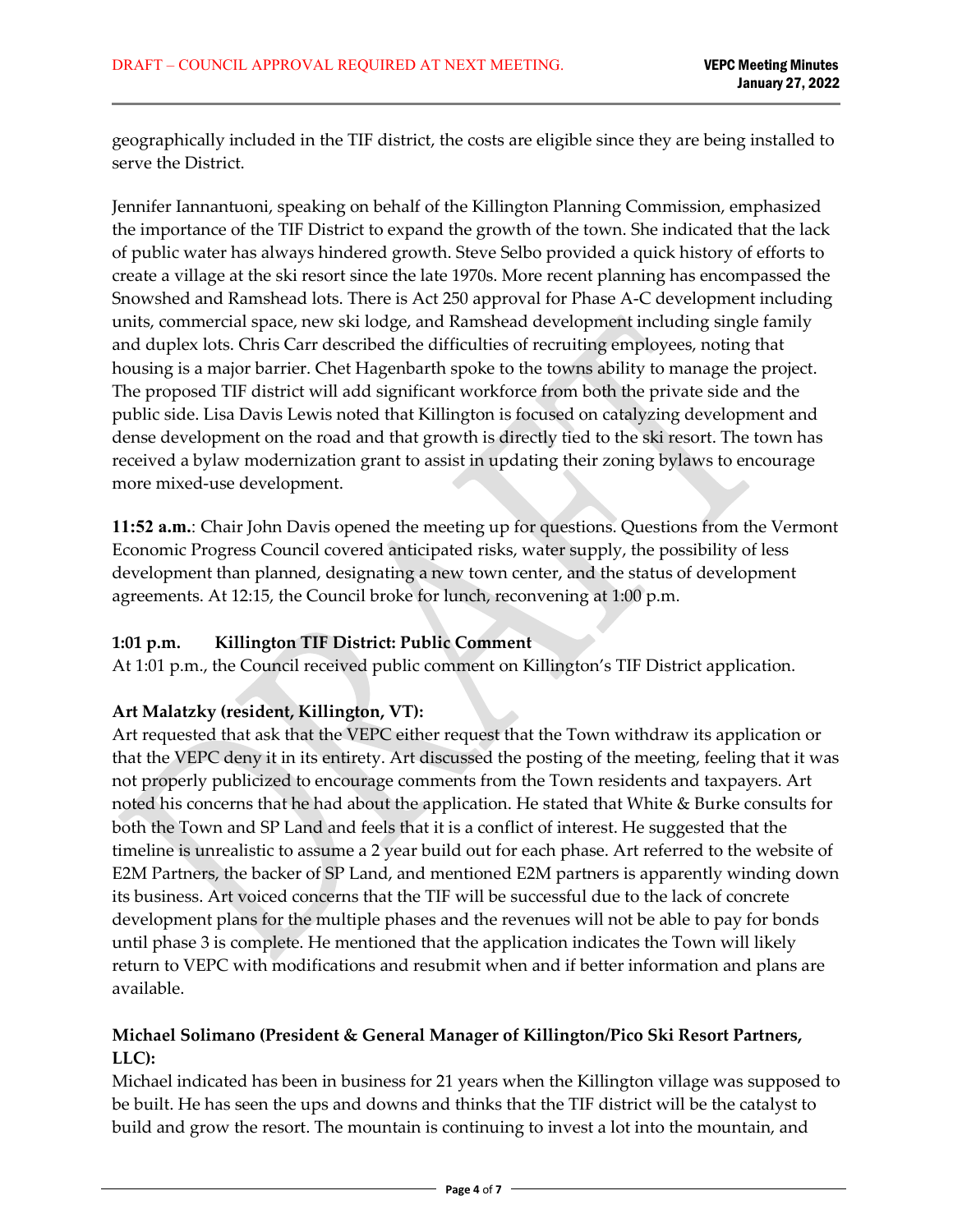they are they also investing employee housing, however that impacts rooming beds for visitors from the market. Michael feels that this project is important for employee housing, water and from his standpoint, thinks the TIF district is needed to bring about this change. He mentioned that he the plan is very well thought out.

#### **Lyle Jepson (Executive Director, Rutland Region Chamber & Economic Development):**

Lyle discussed that there is a housing need from an employer perspective. People are visiting and they want to stay, but there is nowhere to live as Killington Road does not support the growing expansion and Rutland County needs additional housing stock. Housing is older than the statewide average and short-term rentals have been rising, impacting the long-term rental market. Lyle feels that "but for" the TIF, people will move elsewhere, but the Rutland Regional Chamber and Economic Development wants them to come to Rutland County and they need to grow housing stock. The housing stock is older than the statewide average and many residents are paying a disproportionate amount of income on housing. Issues with the quality of the housing impacts retention. Lyle felt that TIF is a transformative tool and that he supports it.

#### **Mary Guggenberger (Principal, Killington Elementary School):**

Mary noted the quality of life year-round in Killington is sought after by many young families and feels that with expanded opportunities to settle here, everyone benefits. Mary suggested that community engagement will thrive if there is attractive employment and a livable wage. Mary indicated a challenge recruiting professionals who cannot find affordable housing within driving distance to the school. Enrollment has increased since the pandemic since more people can work remotely and live here permanently. This project will contribute to connectedness, ease of getting around, progression of Killington for young families, marketable wages, and a thriving school.

### **Gerrie Russell (Killington homeowner)**

Gerrie discussed how Killington has a highly rated elementary school, library circulation is up, a new fire house was built and there are 4 new businesses opened in the last 6 months. As the director of the active seniors, she is seeing interest in more recreation. She supports the TIF proposal and feels this is a good step in attracting development and the access road redesign will give residents and visitors a place to walk and shop. She would like senior housing to be considered and wants to be mindful of taxes and doesn't want higher taxes as a fixed income senior. She urged the town to apply for additional grant funds to seek buried power lines.

At **1:26 p.m.** Chair John Davis asked if anyone else that would like to speak, to which there was no response. Wayne Elliott of Aldrich & Elliott then provided additional details on the proposed public water system. The State drinking water regulators have been involved, providing source approval permits and construction permits for SP Land that would be transferred to the town. The State signs off on capacity, requirements of which include a budget, official contact form, issuance of permit to operate. There is the potential to connect a lot of new customers to this water system. The State's primary interest is the water quality concerns and this project would allow the properties with troublesome water, future property developments, and the elementary school to connect. The town has an existing wastewater system, with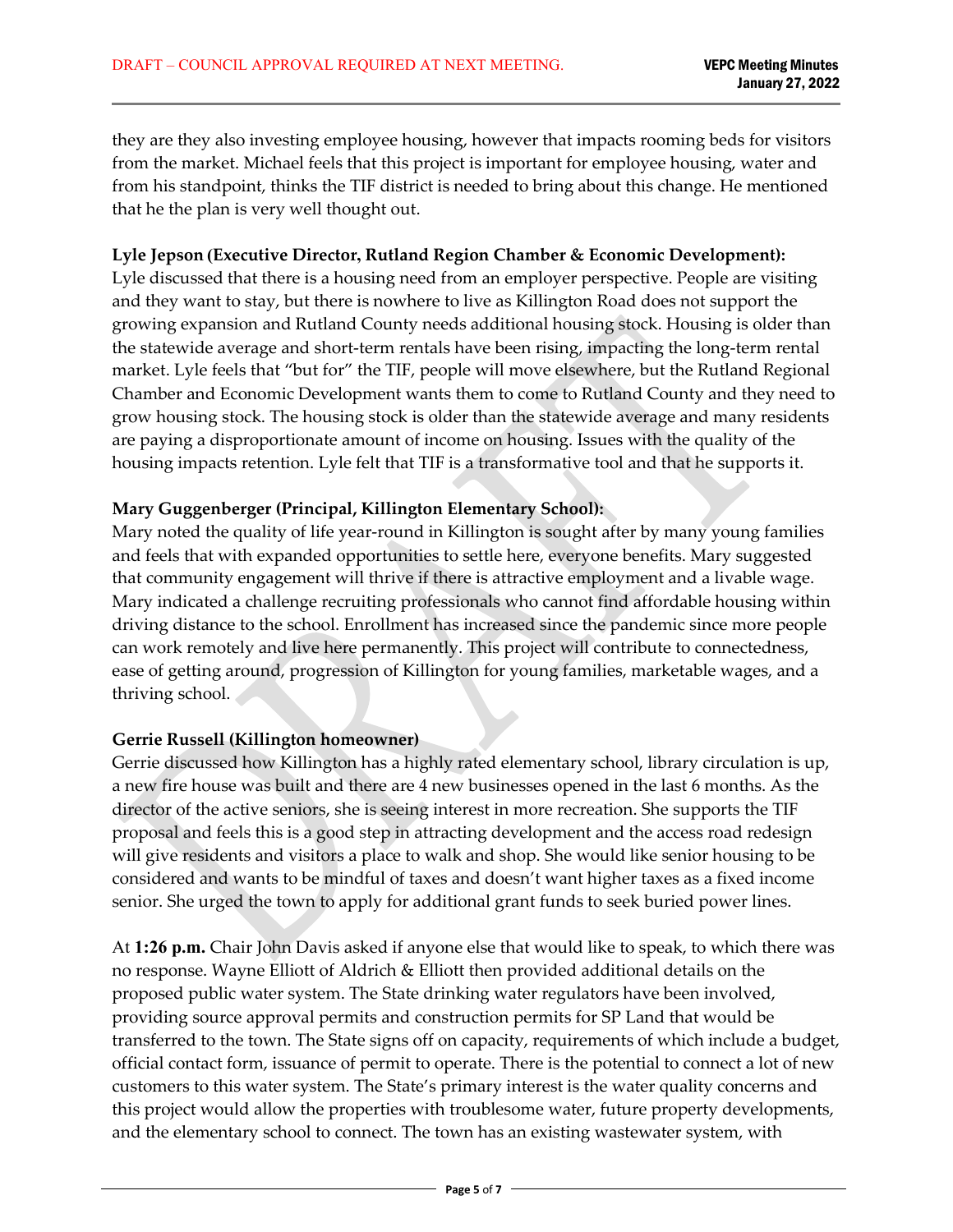management that is similar to a water system. For maintenance and operation there would likely be a contractor. The budget is comprehensive to include utilities, testing, permits, insurance, staff, maintenance, with the objective of utilizing customer fees, and not exclusively taxes. Budget development is underway, and Wayne indicated a lot of money is available currently through ARPA for water infrastructure so the timing aligns very well.

### **1:36 pm: Overview of Killington Next Steps**

Abbie Sherman provided the Council with an outline of the approval criteria for review of Killington's TIF District Application. She noted the areas to be addressed include the statutory purpose, the "but for" requirement, nexus and proportionality, and process criteria. Additionally, Killington must meet 2 out of 3 location criteria and are proposing to meet this as a compact and high density development, as well as being an economically distressed area. Killington must meet 3 out of 5 project criteria, and are proposing to meet the Need, Affordable Housing, and Transportation requirements. She noted that Economic & Policy Resources has been engaged to multiple portions of the application and financing plan, and the review of the application will also include input from other State agencies: Tax, VTrans, ANR, and DHCD. Abbie suggested that the District be reviewed for a Master Determination, requiring the District to submit Phase Filings as they are ready to proceed with projects. It is anticipated that an update on the review will be provided at VEPC's March 3 meeting, with a possible determination at the March 31 meeting.

# **1:51 p.m. Review of Joint Fiscal Office TIF Report**

Abbie Sherman noted that the Joint Fiscal Office's (JFO) TIF Report had been provided to the General Assembly and a copy would be posted on the JFO's website. She noted that she was provided a copy of the report on December 23, 2021, but due to the limited 2-week period allowed for response, she made a few comments on areas that she felt needed further consideration. It was not possible to hold a VEPC with the holidays. She noted that there were some positive statements regarding TIF and some areas that there were some misunderstandings that could be resolved with more collaboration with VEPC earlier on. Abbie highlighted areas that need further clarification and analysis and asked for comments from the Council. VEPC is not asked or required to take action.

Graham Campbell provided input into the report and indicated he did point out some issue in the draft and to the best of their ability, they addressed them. Chair John Davis indicated that since the Council meets only once a month, so it is hard to get Council feedback, and as a Council they couldn't respond with the timeline. Abbie will draft up some additional comments indicating where there is clarification needed. Graham Campbell indicated that they are happy to include a response from VEPC. Commissioner Joan Goldstein requested that in the future there be a more amenable timeline and partnership so that all the information is available and accurate. Graham agreed that there could be improvements to the timeline.